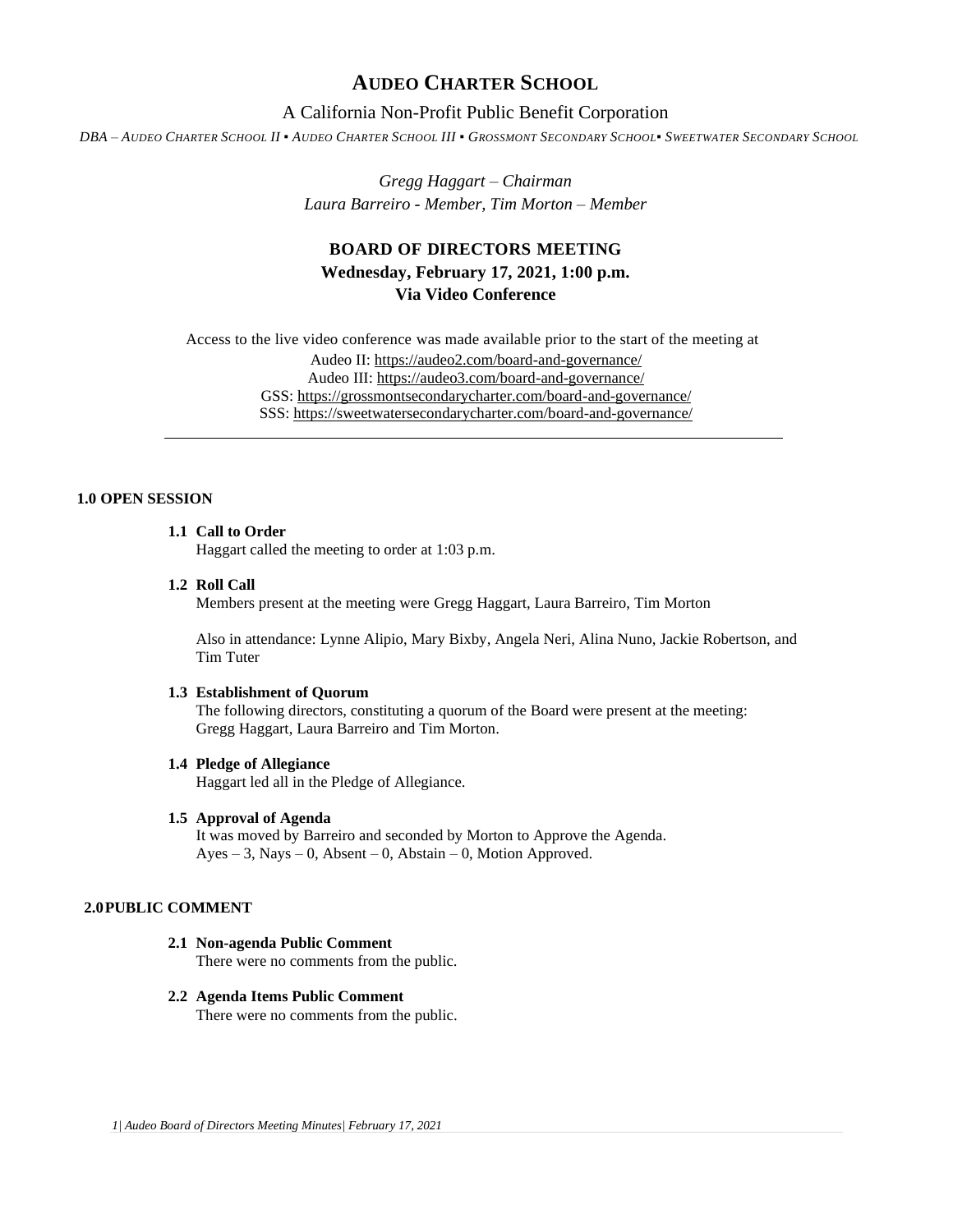## **3.0 ADMINISTRATIVE ITEMS**

# **3.1 Approval of Board Resolution Approving Participation in the California Finance Authority's ASAP Program to provide financing for the planned February through June 2021**

## **Apportionment Deferrals**

It was moved by Morton and seconded by Barreiro to Approve the Board Resolution Approving Participation in the California Finance Authority's ASAP Program to provide financing for the planned February through June 2021 Apportionment Deferrals.  $Ayes - 3$ , Nays – 0, Absent – 0, Abstain – 0, Motion Approved.

# **3.2 Governance Parental Representatives Posting 2021-2022 on Respective School Webpages and RC's on January 5, 2021. Deadline to Submit Application: April 6, 2021**

Haggart informed the Board that we posted the Board Parent Representative position for the required 90 days. When there is a vacancy for parent board representative, the vacancy will be posted. Beginning every January, Audeo Board shall publicize a notice of vacancy for a period of 90 days for applications to be considered for the current vacancy for the subsequent fiscal year.

# 3.3 **California Fair Political Practices Commission Statements of Economic Interests – Form 700 Annual Filing**

Every elected official and public employee who makes or influences governmental decisions is required to submit a Statement of Economic Interest, also known as the Form 700. The Form 700 provides transparency and ensures accountability in two ways:

- 1. It provides necessary information to the public about an official's personal financial interests to ensure that officials are making decisions in the best interest of the public and not enhancing their personal finances.
- 2. It serves as a reminder to the public official of potential conflicts of interest so the official can abstain from making or participating in governmental decisions that are deemed conflicts of interest.

The Board Members are reminded that the Form 700 must be filed by April 1, 2021.

## 3.4 Presidents Report

# **3.4.1 Audeo Charter School II Petition Renewal Update**

Tuter reported that the Audeo Charter School II Charter Petition has been submitted to the State Board of Education for review and request for approval. After the review process by the State Board, it will be voted on in May 2021.

# **3.4.2 Audeo Moreno Valley Charter Petition Update**

Alipio noted that the Public Hearing and Capacity Interview has been completed by the Riverside County Office of Education. The Riverside Board will vote on the Charter Petition on March 3, 2021.

# **3.4.3 Blue Ocean Strategy**

Bixby informed the Board that the Blue Ocean Strategy is a book written by Andi Simon. Ms. Simon is working with us on developing a mindset among our Leadership Team. The point to this training is to move people to a place where they concentrate on developing a working approach which is not totally focused on the competition (the Red Sea). The idea is to focus on new thinking (the Blue Ocean) that advances an organization to a place where they work to make the competition irrelevant. It considers non-user needs and encourages thinking relating to how we may better serve our clients (the students and their families) for the long term.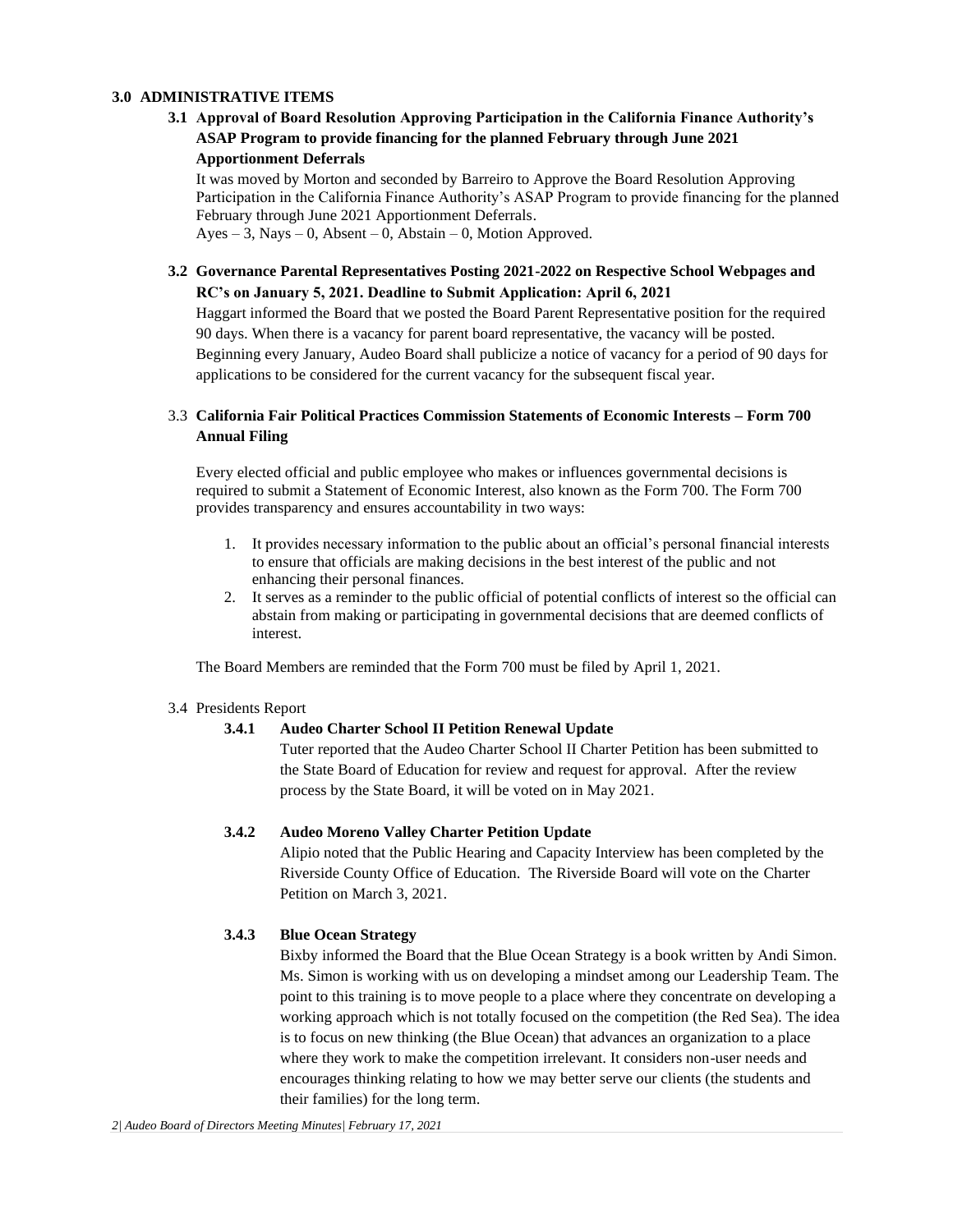## **3.4.4 Mid-Year Strategic Planning**

Bixby noted that our Strategic Objectives form the basis for developing goals-, short- and long-term actions and key performance measures. We will have our mid-year meeting this week to review our progress for moving our initiatives forward. We will convene again in August, to review each initiative to evaluate if we are successful and use this as a base to develop a plan for the coming school year.

## 3.5 Strategic Plan Update

- 3.5.1 Audeo Charter School II
	- 3.5.1.1 School Participation Report for the Period of 2020- 2021 Months 3-7: 08/24/2020 – 01/08/2021

The Board reviewed and discussed the School Participation Report.

## 3.5.2 Audeo Charter School III

3.5.2.1 School Participation Report for the Period of 2020- 2021 Months 3-7: 08/24/2020 – 01/08/2021

The Board reviewed and discussed the School Participation Report.

## 3.5.3 Grossmont Secondary School

3.5.3.1 School Participation Report for the Period of 2020- 2021 Months 3-7: 08/24/2020 – 01/08/2021

The Board reviewed and discussed the School Participation Report.

# 3.5.4 Sweetwater Secondary School

3.5.4.1 School Participation Report for the Period of 2020- 2021 Months 3-7: 08/24/2020 – 01/08/2021

The Board reviewed and discussed the School Participation Report.

### **4.0 CONSENT AGENDA**

All matters listed under the consent agenda are considered by the Board to be routine and will be approved/enacted by the Board in one motion in the form listed below. Unless specifically requested by a Board member for further discussion or removed from the agenda, there will be no discussion of these items prior to the Board votes on them. The President recommends approval of all consent agenda items.

# **4.1 Consent Action Items for the Audeo Charter School II, Audeo Charter School III, Grossmont Secondary School and Sweetwater Secondary School for Each School**

- 4.1.1 Approval of Meeting Minutes for December 10, 2020
- 4.1.2 Approval of Comprehensive School Safety Plan 2020-2021
	- 4.1.2.1 Audeo Charter School II
	- 4.1.2.2 Audeo Charter School III
	- 4.1.2.3 Grossmont Secondary School
	- 4.1.2.4 Sweetwater Secondary School

*3| Audeo Board of Directors Meeting Minutes| February 17, 2021*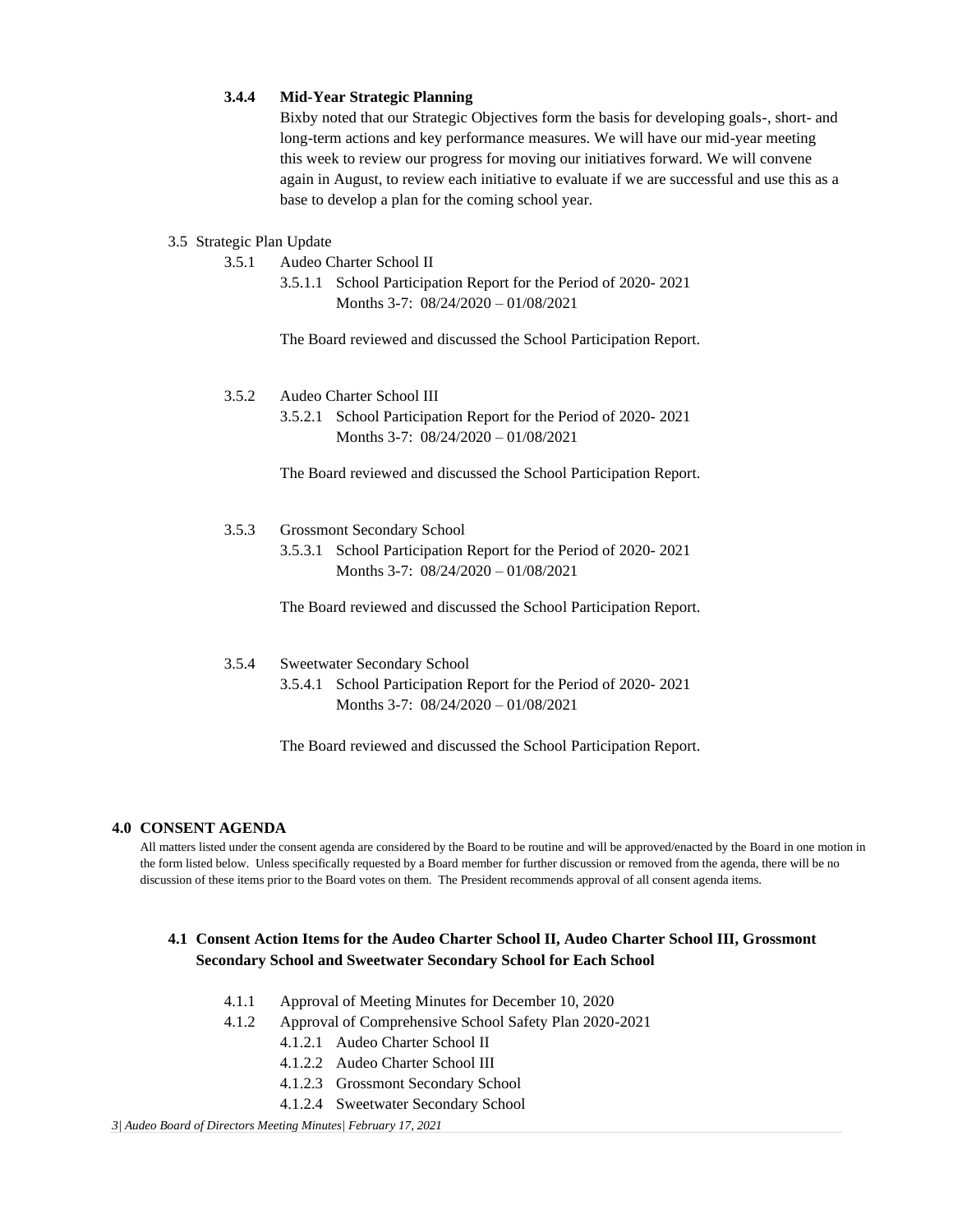## 4.1.3 Approval of Graduation Policy 3160 Amendment

It was moved by Barreiro and seconded by Morton to Approve the Consent Action Items 4.1 - 4.1.3  $Ayes - 3$ , Nays – 0, Absent – 0, Abstain – 0, Motion Approved.

# **5.0 ACTION ITEMS**

### **5.1 Action Items for Audeo Charter School II**

### **5.1.1 Approval of First Interim Report FY 2020-2021**

It was moved by Morton and seconded by Barreiro to Approve the First Interim Report FY 2020-2021.  $Ayes - 3$ , Nays – 0, Absent – 0, Abstain – 0, Motion Approved.

# **5.1.2 Review and Discuss the February Revised Operational Budget Assumptions for**

**FY 2020-2021 and Approval of the February Revised Operational Budget for FY 2020-2021**  The Board reviewed the February Revised Operational Assumptions for FY 2020-2021. It was moved by Morton and seconded by Barreiro to Approve the February Revised Operational Budget for FY 2020-2021. Ayes  $-3$ , Nays  $-0$ , Absent  $-0$ , Abstain  $-0$ , Motion Approved.

## **5.2 Action Items for Audeo Charter School III**

#### **5.2.1 Approval of First Interim Report FY 2020-2021**

It was moved by Barreiro and seconded by Morton to Approve the First Interim Report FY 2020-2021.  $Ayes - 3$ , Nays  $-0$ , Absent  $-0$ , Abstain  $-0$ , Motion Approved.

# **5.2.2 Review and Discuss the February Revised Operational Budget Assumptions for FY 2020-2021 and Approval of the February Revised Operational Budget for FY 2020-2021**

The Board reviewed the February Revised Operational Assumptions for FY 2020-2021. It was moved by Morton and seconded by Barreiro to Approve the February Revised Operational Budget for FY 2020-2021. Ayes  $-3$ , Nays  $-0$ , Absent  $-0$ , Abstain  $-0$ , Motion Approved.

#### **5.3 Action Items for Grossmont Secondary School**

### **5.3.1 Approval of First Interim Report FY 2020-2021**

It was moved by Barreiro and seconded by Morton to Approve the First Interim Report FY 2020-2021. Ayes – 3, Nays – 0, Absent – 0, Abstain – 0, Motion Approved.

## **5.3.2 Review and Discuss the February Revised Operational Budget Assumptions for FY 2020-2021 and Approval of the February Revised Operational Budget for FY 2020-2021**

The Board reviewed the February Revised Operational Assumptions for FY 2020-2021. It was moved by Morton and seconded by Barreiro to Approve the February Revised Operational Budget for FY 2020-2021. Ayes  $-3$ , Nays  $-0$ , Absent  $-0$ , Abstain  $-0$ , Motion Approved.

## **5.4 Action Items for Sweetwater Secondary School**

#### **5.4.1 Approval of First Interim Report FY 2020-2021**

It was moved by Barreiro and seconded by Morton to Approve the First Interim Report FY 2020-2021.  $Ayes - 3$ , Nays – 0, Absent – 0, Abstain – 0, Motion Approved.